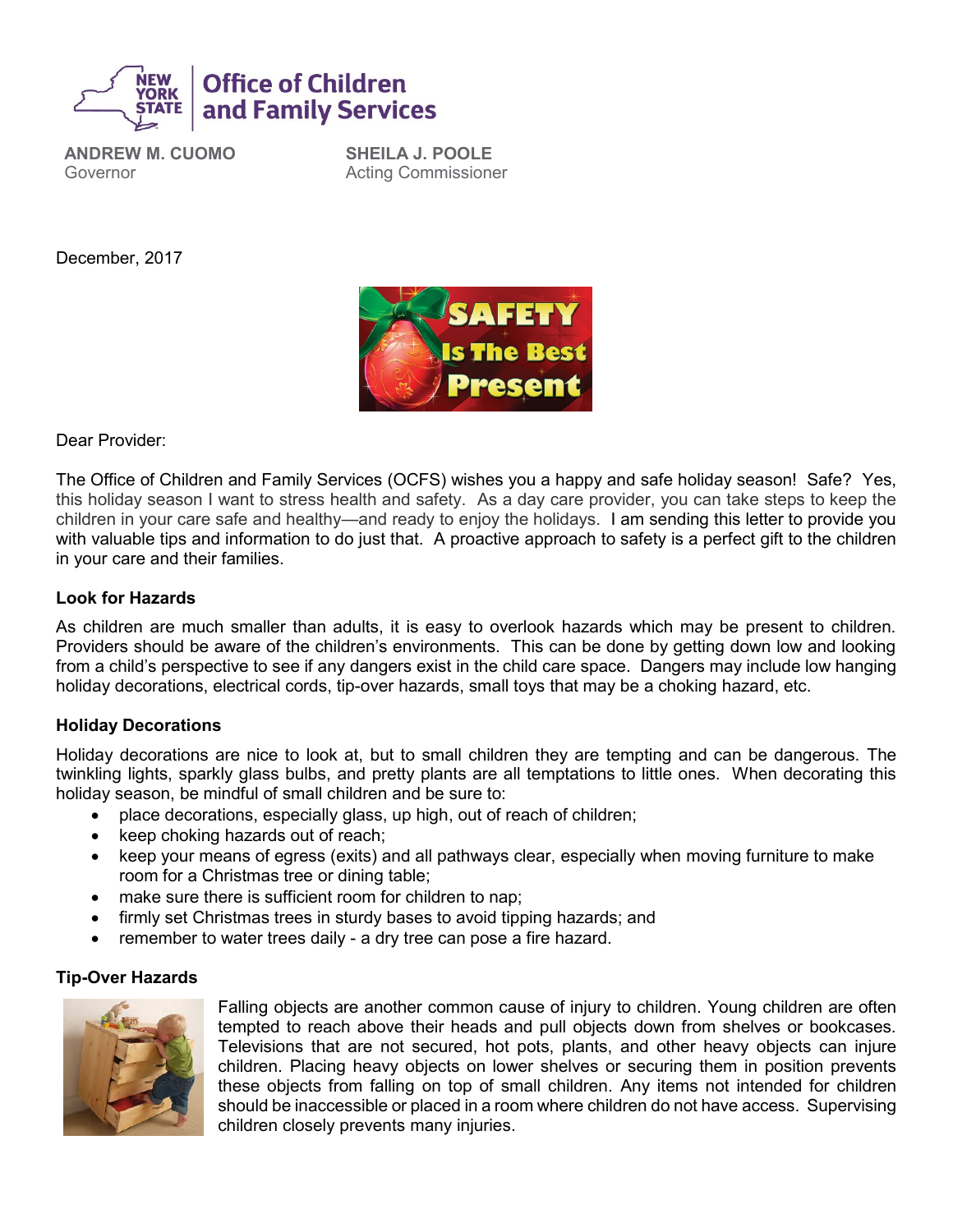# **In the Event of an Emergency, Call 911**

Unfortunately, emergencies can happen in our day-to-day lives. Sometimes those emergencies involve children in care. It is extremely important to seek out help when needed and never delay in obtaining emergency assistance for a child. By calling **911**, you are able to access prompt assistance from trained professionals. If an emergency occurs involving a child in your care, follow these steps:

- Call 911.
- Follow your Health Care Plan and any Individual Health Care Plan for the child.
- Make sure the CPR and First Aid certified person is assisting.
- Make sure other children in care are safe and keep them, and yourself, calm.
- Contact the child's parent.
- Contact OCFS to report the incident.

Sometimes there may be hesitation in calling 911 as you may feel a situation may not warrant the call. However, 911 operators are trained to ask appropriate questions to determine the level of response needed for any call they receive. Some situations that may prompt the calling of 911 are listed below. **Keep in mind this list is not all inclusive**. These are examples of situations where 911 must be called. With children, it is always best to err on the side of caution.

# **Call 911 if…**

- - - - - - - - - - - - - - - - - - - - - - - - - - - - - - - - - - - - - - - - - - - - - - - - - - - - - - - - - - - - - - - - - - - - - - - - - - - - - - - - - - - - - - - - - - - - - - - - - - - - - - - - - - - - - - - - - - - - - - - - - - - - - - -

- any injury or illness requires more than simple first aid;
- a child sustains a serious injury;
- a child is in respiratory distress, unable to breathe/has labored breathing;
- a child has lost consciousness;
- you suspect a child has internal injuries or injuries to the neck/spine;
- a child has uncontrollable bleeding;
- a child has a seizure:
- a child has a rapid rise in temperature;
- a child is choking;
- a child has an allergic reaction or an epi-pen is utilized;
- signs of anaphylactic shock;
- a child falls, has a head injury;
- vomiting after an injury, especially injury to the head;
- a child is dehydrated or shows signs of dehydration;
- a child is burned;
- a child's location is unknown; and if
- a child has ingested a poisonous substance or ingested a food/substance he/she is allergic to.

#### **Allergic Reactions and Anaphylaxis**

Enjoying parties, festivities and trying new foods are part of the holidays. But be aware of:

- foods offered to children in your child care program;
- identified food allergies in children; and
- any reaction to food in children who have not been known to have allergies.

Food allergy reactions vary from person to person. Some can be mild, such as hives on the skin. Others can be more severe and result in a serious allergic reaction known as anaphylaxis. This is a potentially life-threatening reaction. Reactions can happen within a few minutes or up to a few hours after contact with the food. Follow your health care plan and any individual health care plans for children in your care.

Don't delay. In a medical emergency, call 911!





-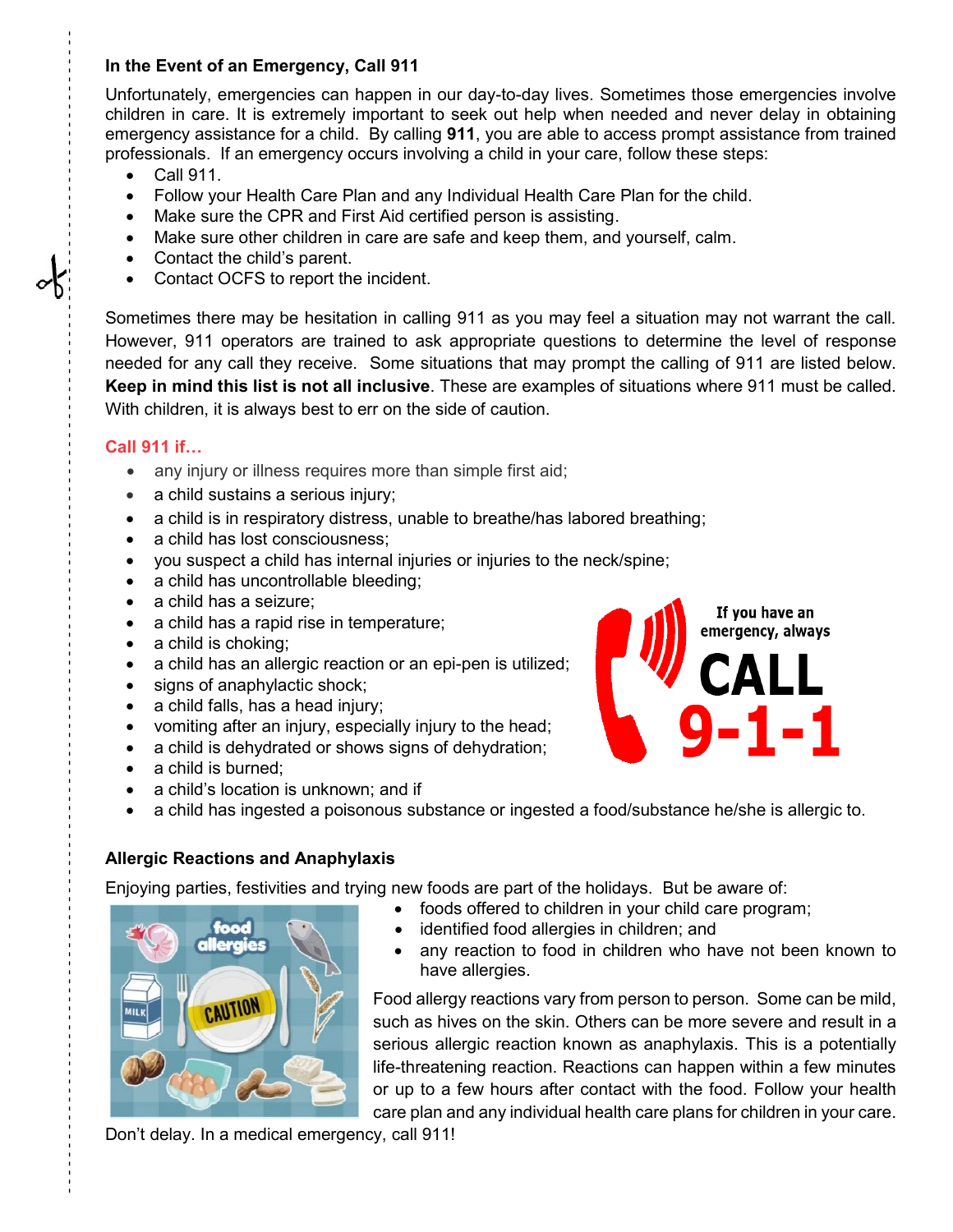# **Heating Systems**



For safety reasons, it is suggested that you check your heating system before the winter season begins.

- It is recommended that you have your heating system checked annually by a professional. Equipment in disrepair can cause deadly carbon monoxide to build up in your home. Carbon monoxide is odorless, tasteless and colorless, and can be fatal.
- Make sure you check your smoke detectors and carbon monoxide detectors regularly to ensure they are working properly and change the batteries as needed.
- Always check to make sure outdoor vents are clear of snow and debris.
- If bad weather causes a power outage in your area, be sure to follow your emergency plan.
- Do not use candles.
- If a fire does break out in your home, follow your emergency plan. Practicing your emergency plan allows for children to become more familiar with what to do in the event of a real emergency.

### **Prepare for the Weather and Outside Play**



A fresh coat of snow during the holiday season is pretty, but can also be dangerous. Remember to check that:

- areas of egress are clear of snow and ice to avoid injuries from slips and falls;
- children are dressed appropriately for the weather;
- children refrain from throwing snow/ice at others to avoid injury;
- children don't create snow forts or tunnels, as they can collapse and trap children;
- snow and ice are not falling from roofs; and
- children stay away from sources of water or thin ice on swimming pools, ponds, lakes, or other water hazards that pose a risk of drowning or injury.
- playground equipment is suitable for winter play and the soft surfacing is NOT frozen.

# **Alcohol Consumption**

- Be sure to keep alcoholic beverages out of the reach of children.
- If you suspect a parent/guardian who arrives at your program to pick up a child may be under the influence of alcohol or drugs, and you are incapable of preventing their exit, contact 911 immediately.
- Consumption of, or being under the influence of alcohol by any day care staff person, caregiver or volunteer is prohibited during child day care hours.

# **Transportation**

Traveling during the holidays can be hectic, especially when children are involved. The best way to avoid travel headaches is by being prepared.

- Be mindful of weather reports and avoid traveling during poor weather conditions.
- Make sure your vehicle is in good repair and winterized.
- Prepare for emergencies by packing a "winter survival kit" which could include blankets, extra warm clothes, food/water, etc.
- Most importantly, always make sure children are properly seated in child safety seats, booster seats, or seat belts according to their height, weight, and age.

# **NY-Alert**

NY-Alert is New York State's all hazard and notification system that allows individuals from the general public the option of choosing to receive automatic notifications in the case of statewide weather evens, road closures in your area, missing persons reports known as Amber Alerts or Silver Alerts or other emergency situations such as hazardous material spills. **NY-Alert is free and subscription based**. You can choose how you want to